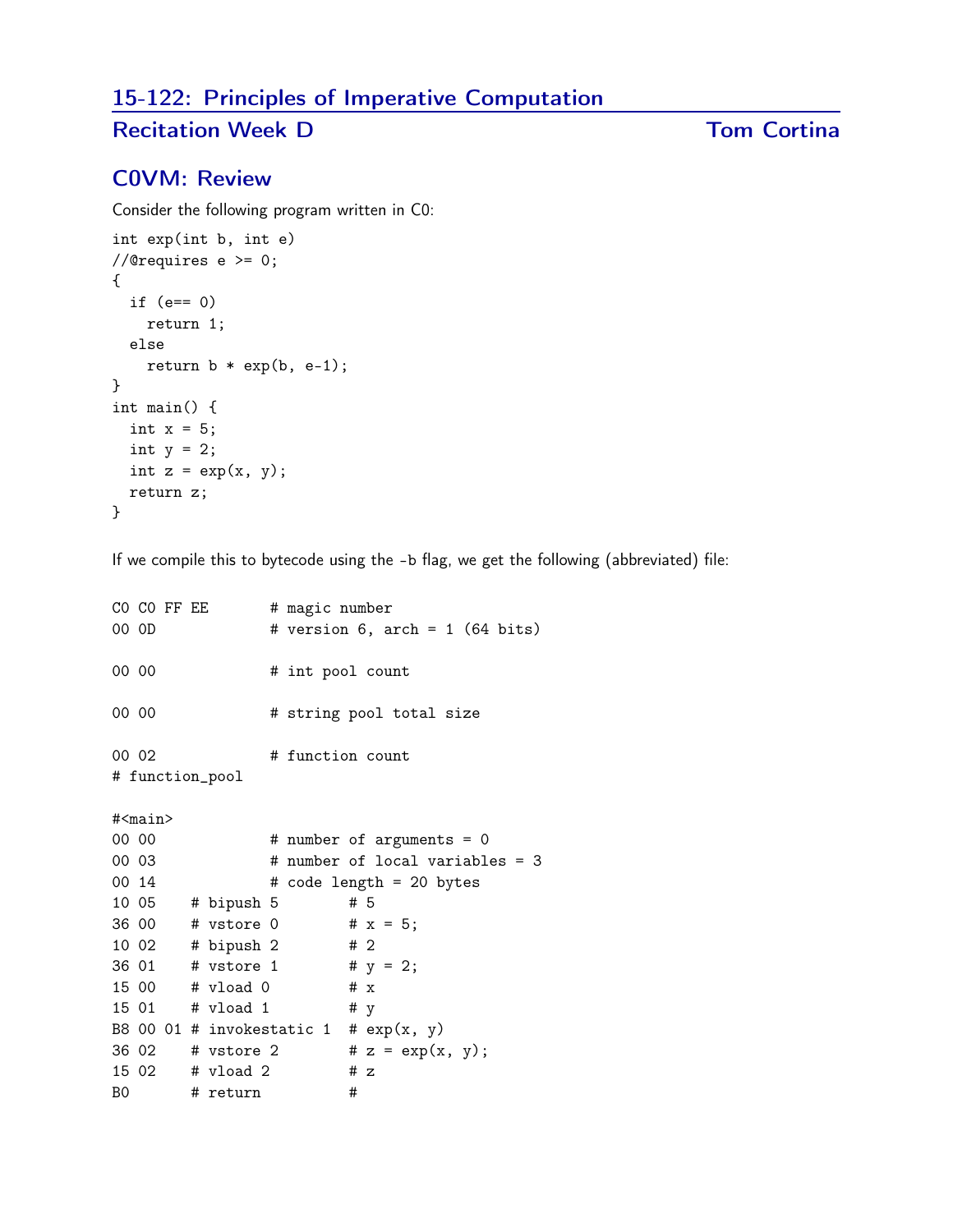```
#<exp>
00 02 # number of arguments = 2
00 02 # number of local variables = 2
00 1E \# code length = 30 bytes
15 01 # vload 1 # e
10 00 # bipush 0 # 0
9F 00 06 # if_cmpeq +6 \# if (e == 0) goto <00:then>
A7 00 09 # goto +9 # goto <01:else>
# <00:then>
10 01 # bipush 1 # 1
B0 # return #
A7 00 11 # goto +17 # goto <02:endif># <01:else>
15 00 # vload 0 # b
15 00 # vload 0 # b
15 01 # vload 1 # e
10 01 # bipush 1 # 1
64 # isub # (e - 1)
B8 00 01 # invokestatic 1 # exp(b, (e - 1))68 # imul # (b * exp(b, (e - 1)))B0 # return #
# <02:endif>
```
00 00  $\#$  native count

The C0VM has five variables that keep track of the state of the program as it is executing:

S - the operand stack

P - an array holding the bytes of the current function being executed ("the program")

pc - index into array P indicating the location of the next instruction opcode to execute

V - array of local variables (including any arguments first)

callStack - a stack of frames holding the 4 elements above for functions "on hold" as the current function executes

Let's trace how the C0VM simulates the program. Initially, the function main is loaded as the current "program" and we have:

 $S = \square$ P = [10, 05, 36, 00, 10, 02, 36, 01, 15, 00, 15, 01, B8, 00, 01, 36, 02, 15, 02, B0]  $pc = 0$  $V = [-, -, -]$ callStack = []

Note that S and callStack are empty, P contains the bytes for the main function (SHOWN IN HEX), pc indicates that the next instruction to execute is at index 0 in the "program", and V has space for three local variables (x, y, z).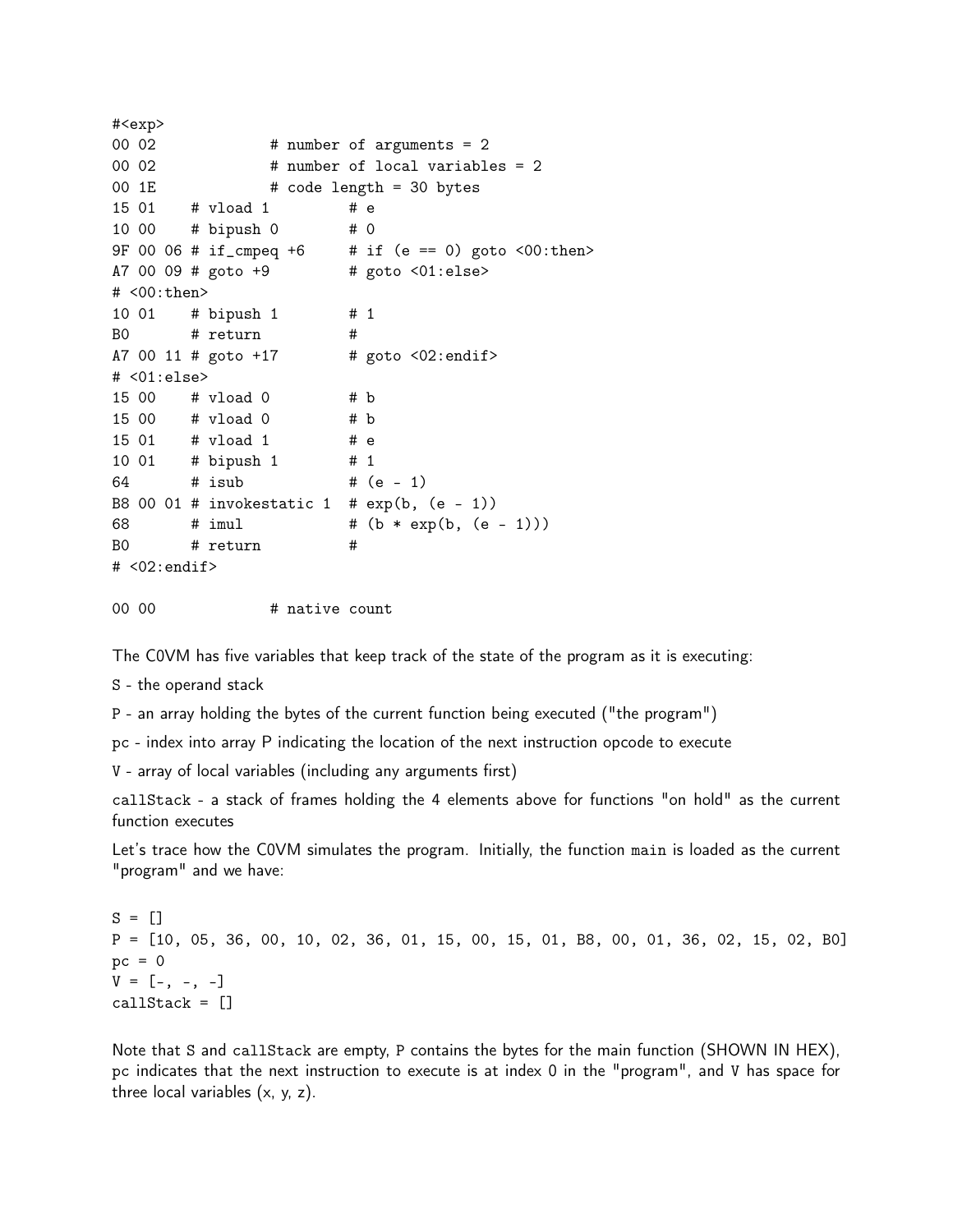COVM goes to  $P[0] (= P[pc])$  and executes 10 05 # bipush 5 to yield:  $S = [5], P = [10, 05, 36, 00, \ldots, 15, 02, B0], pc = 2, V = [-, -, -],$ callStack = [] Next, COVM goes to P[2] and executes 36 00 # vstore 0, setting x (i.e.  $V[0]$ ) to 5:  $S = []$ ,  $P = [10, 05, 36, 00, \ldots, 15, 02, B0]$ ,  $pc = 4$ ,  $V = [5, -, -]$ , callStack = [] C0VM executes 10 02 # bipush 2 to yield:  $S = [2], P = [10, 05, 36, 00, \ldots, 15, 02, B0], pc = 6, V = [5, -, -],$ callStack = [] COVM executes 36 01 # vstore 1, setting y (i.e.  $V[1]$ ) to 2:  $S = []$ ,  $P = [10, 05, 36, 00, \ldots, 15, 02, B0]$ ,  $pc = 8$ ,  $V = [5, 2, -]$ , callStack = [] C0VM executes 15 00 # vload 0 to yield:  $S = [5], P = [10, 05, 36, 00, \ldots, 15, 02, B0], pc = 10, V = [5, 2, -],$ callStack = [] C0VM executes 15 01 # vload 1 to yield:  $S = [5 \ 2], P = [10, 05, 36, 00, \ldots, 15, 02, B0], pc = 12, V = [5, 2, -],$  $calI$ Stack =  $[]$ (Note that stack S is shown from bottom to top, reading left to right.)

Now, C0VM executes B8 00 01 # invokestatic 1. When this happens, the current state of S, P, pc and V are stored as a *frame* on callStack. Then these variables are reset for the new function with an empty operand stack, an array with the bytes of the exp function (i.e. function  $\#1$ ), a program counter reset to 0, and an array of local variables initialized using the top 2 values from the old operand stack popped off into the V array (since exp requires 2 arguments, note the order). Once this instruction is completed, we have:

 $S = []$ P = [15, 01, 10, 00, 9F, 00, 06, A7, 00, 09, 10, 01, B0, A7, 00, 11, 15, 00, 15, 00, 15, 01, 10, 01, 64, B8, 00, 01, 68, B0]  $pc = 0$  $V = [5, 2]$ callStack =  $[{S, P, pc, V}] = [ { [ ] , [ 10, 05, 36, 00, ..., 15, 02, B0] , 15, [5, 2, -] } ]$ 

Note that when C0VM goes to execute the next instruction, the program counter has been reset back to 0 and is indexing the first byte of the new function that has been loaded into the P array.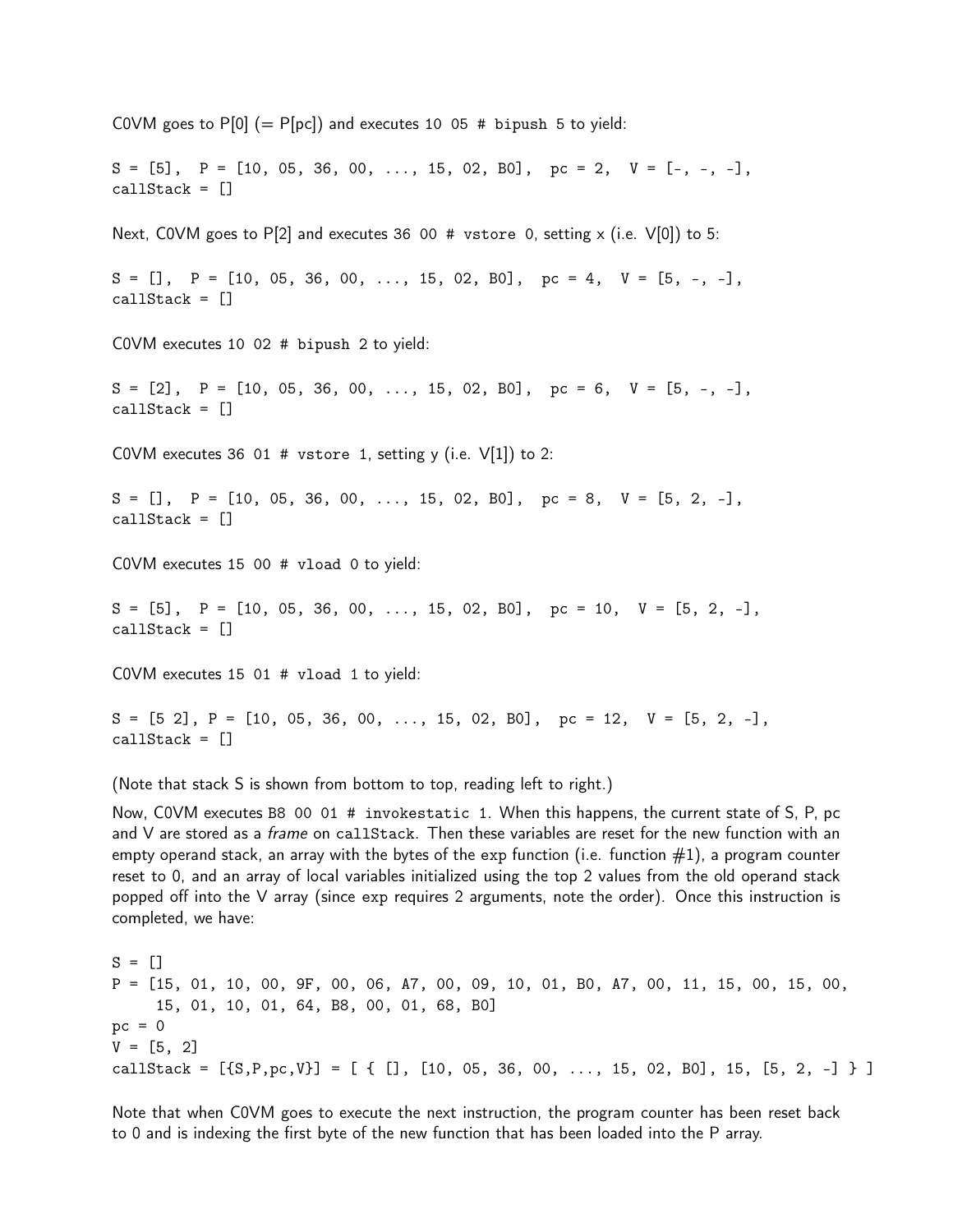C0VM executes 15 01 # vload 1 to yield:

 $S = [2], P = [15, 01, 10, 00, ..., 68, B0], pc = 2, V = [5, 2],$ callStack =  $[ \{ [ ] , [ 10, 05, 36, 00, ..., 15, 02, B0], 15, [5, 2, -] \} ]$ 

C0VM executes 10 00 # bipush 0 to yield:

 $S = [2 \ 0], P = [15, 01, 10, 00, ..., 68, B0], pc = 4, V = [5, 2],$ callStack =  $[$  {  $[]$ ,  $[10, 05, 36, 00, ..., 15, 02, 80]$ , 15,  $[5, 2, -]$  } ]

C0VM executes 9F 00 06 # if\_cmpeq +6. This pops off the top two values from the operand stack and compares them to see if they're equal. If so, then it adds 6 to the program counter to "jump" to another location in the program. Otherwise, it adds 3 to the program counter (since the instruction has 3 bytes) to go on to the next instruction as usual. In this case, the two values are not equal, so 3 is added to the program counter:

 $S = []$ ,  $P = [15, 01, 10, 00, ..., 68, B0]$ ,  $pc = 7$ ,  $V = [5, 2]$ , callStack =  $[ \{ [ ] , [ 10, 05, 36, 00, ..., 15, 02, B0], 15, [5, 2, -] \} ]$ 

COVM executes A7 00 09  $#$  goto +9. This always adds the given amount  $(+9)$  to the program counter to jump to the "else" part of the "program":

 $S = []$ ,  $P = [15, 01, 10, 00, ..., 68, B0],$   $pc = 16$ ,  $V = [5, 2]$ , callStack =  $[ \{ [ ] , [ 10, 05, 36, 00, ..., 15, 02, B0], 15, [5, 2, -] \} ]$ 

C0VM executes 15 00 # vload 0 to yield:

 $S = [5], P = [15, 01, 10, 00, \ldots, 68, B0], pc = 18, V = [5, 2],$ callStack =  $[ [ [ ] , [ 10 , 05 , 36 , 00 , ..., 15 , 02 , B0 ], 15 , [5 , 2 , -] ] ]$ 

C0VM executes 15 00 # vload 0 to yield:

 $S = [5 5], P = [15, 01, 10, 00, \ldots, 68, B0], pc = 20, V = [5, 2],$ callStack =  $[ \{ [ ] , [ 10, 05, 36, 00, ..., 15, 02, B0], 15, [5, 2, -] \} ]$ 

C0VM executes 15 01 # vload 1 to yield:

 $S = [5 \ 5 \ 2], \quad P = [15, 01, 10, 00, \ldots, 68, B0], \quad pc = 22, \quad V = [5, 2],$ callStack =  $[ \{ [ ] , [ 10, 05, 36, 00, ..., 15, 02, B0], 15, [5, 2, -] \} ]$ 

C0VM executes 10 01 # bipush 1 to yield:

 $S = [5 \ 5 \ 2 \ 1], \quad P = [15, 01, 10, 00, \ldots, 68, B0], \quad pc = 24, \quad V = [5, 2],$ callStack =  $[ \{ [ ] , [ 10, 05, 36, 00, ..., 15, 02, B0], 15, [5, 2, -] \} ]$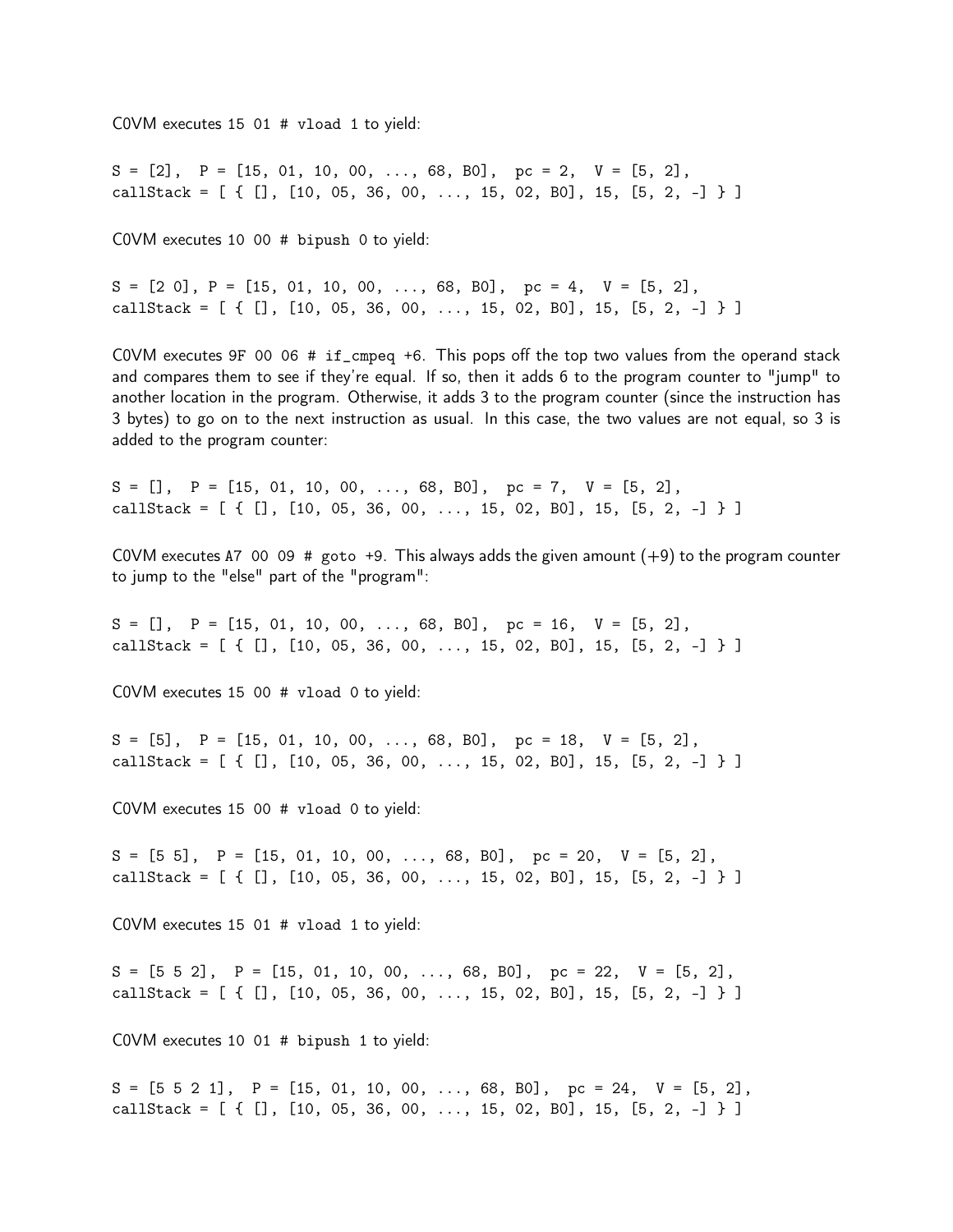C0VM executes 64 # isub to yield:

 $S = [5 \ 5 \ 1], \quad P = [15, 01, 10, 00, \ldots, 68, B0], \quad pc = 25, \quad V = [5, 2],$ callStack =  $[ [ ] , [ 10 , 05 , 36 , 00 , ..., 15 , 02 , B0 ], 15 , [5 , 2 , -] ] ]$ 

Now, C0VM executes B8 00 01 # invokestatic 1. This is a call to the same function (recursion!) but the action is the same as before. The current state of S, P, pc and V are stored in a frame and these variables are reset for the "new" function, which happens to be the same function again. Note how the top two values on the *old* operand stack are popped off to set the local variables for the new V array.

 $S = []$ P = [15, 01, 10, 00, 9F, 00, 06, A7, 00, 09, 10, 01, B0, A7, 00, 11, 15, 00, 15, 00, 15, 01, 10, 01, 64, B8, 00, 01, 68, B0]  $pc = 0$  $V = [5, 1]$ callStack =  $[ { [ ] , [ 10, 05, 36, 00, ..., 15, 02, B0] , 15, [5, 2, -] }$ { [5], [15, 01, 10, 00, ..., 68, B0], 28, [5, 2] } ] C0VM executes 15 01 # vload 1 to yield:  $S = [1], P = [15, 01, 10, 00, \ldots, 68, B0], pc = 2, V = [5, 1],$ callStack =  $[ { [ ] , [ 10, 05, 36, 00, ..., 15, 02, B0] , 15, [5, 2, -] }$ { [5], [15, 01, 10, 00, ..., 68, B0], 28, [5, 2] } ] C0VM executes 10 00 # bipush 0 to yield:  $S = [1 \ 0], \quad P = [15, 01, 10, 00, \ldots, 68, B0], \quad pc = 4, \quad V = [5, 1],$ callStack =  $[ { [ ] , [ 10, 05, 36, 00, ..., 15, 02, B0] , 15, [5, 2, -] }$ { [5], [15, 01, 10, 00, ..., 68, B0], 28, [5, 2] } ] C0VM executes 9F 00 06 # if\_cmpeq +6. In this case, the two values are not equal, so 3 is added to the program counter:  $S = []$ ,  $P = [15, 01, 10, 00, \ldots, 68, B0],$   $pc = 7$ ,  $V = [5, 1],$ callStack =  $[ { [ ] , [ 10, 05, 36, 00, ..., 15, 02, B0] , 15, [5, 2, -] }$ { [5], [15, 01, 10, 00, ..., 68, B0], 28, [5, 2] } ] COVM executes A7 00 09  $#$  goto  $+9$ :  $S = []$ ,  $P = [15, 01, 10, 00, ..., 68, B0],$   $pc = 16$ ,  $V = [5, 1],$ callStack =  $[ { [ ] , [ 10, 05, 36, 00, ..., 15, 02, B0] , 15, [5, 2, -] }$ { [5], [15, 01, 10, 00, ..., 68, B0], 28, [5, 2] } ] C0VM executes 15 00 # vload 0 to yield:

 $S = [5]$ ,  $P = [15, 01, 10, 00, \ldots, 68, B0]$ ,  $pc = 18$ ,  $V = [5, 1]$ , callStack =  $[ { [ ] , [ 10, 05, 36, 00, ..., 15, 02, B0] , 15, [5, 2, -] }$ { [5], [15, 01, 10, 00, ..., 68, B0], 28, [5, 2] } ]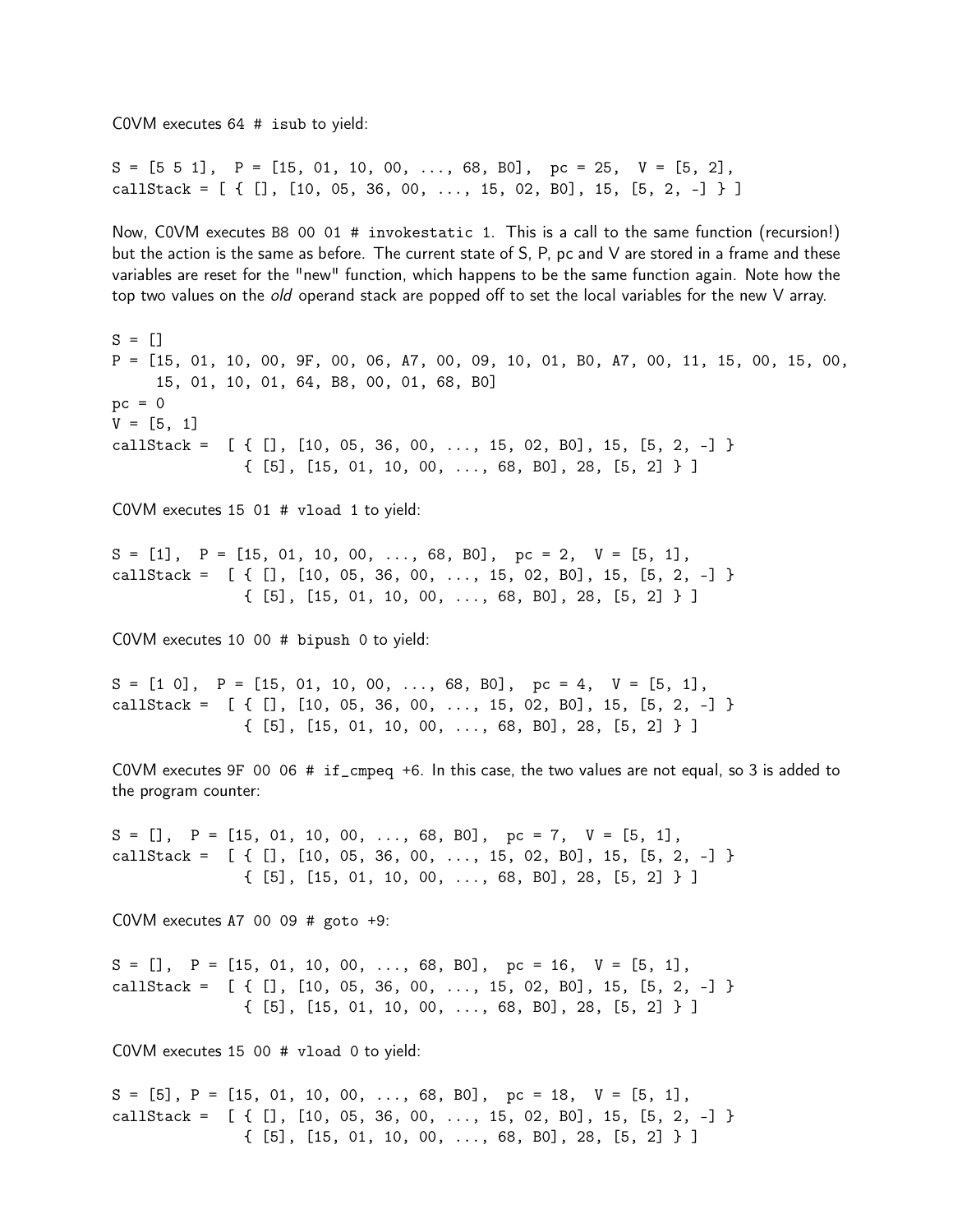C0VM executes 15 00 # vload 0 to yield:  $S = [5 5], P = [15, 01, 10, 00, \ldots, 68, B0], pc = 20, V = [5, 1],$ callStack =  $[ { [ ] , [ 10, 05, 36, 00, ..., 15, 02, B0], 15, [5, 2, -] }$ { [5], [15, 01, 10, 00, ..., 68, B0], 28, [5, 2] } ] C0VM executes 15 01 # vload 1 to yield:  $S = [5 \ 5 \ 1], \quad P = [15, 01, 10, 00, \ldots, 68, B0], \quad pc = 22, \ V = [5, 1],$ callStack =  $[ { [ ] , [ 10, 05, 36, 00, ..., 15, 02, B0] , 15, [5, 2, -] }$ { [5], [15, 01, 10, 00, ..., 68, B0], 28, [5, 2] } ] C0VM executes 10 01 # bipush 1 to yield:  $S = [5 5 1 1], P = [15, 01, 10, 00, ..., 68, B0], pc = 24, V = [5, 1],$ callStack =  $[ { [ ] , [ 10, 05, 36, 00, ..., 15, 02, B0] , 15, [5, 2, -] }$ { [5], [15, 01, 10, 00, ..., 68, B0], 28, [5, 2] } ] C0VM executes 64 # isub to yield:  $S = [5 \ 5 \ 0], \quad P = [15, 01, 10, 00, \ldots, 68, B0], \quad pc = 25, \quad V = [5, 1],$ callStack =  $[ { [ ] , [ 10, 05, 36, 00, ..., 15, 02, B0] , 15, [5, 2, -] }$ { [5], [15, 01, 10, 00, ..., 68, B0], 28, [5, 2] } ] Now, C0VM executes B8 00 01 # invokestatic 1 :  $S = []$ P = [15, 01, 10, 00, 9F, 00, 06, A7, 00, 09, 10, 01, B0, A7, 00, 11, 15, 00, 15, 00, 15, 01, 10, 01, 64, B8, 00, 01, 68, B0]  $pc = 0$  $V = [5, 0]$ callStack =  $[ { [ ] , [ 10, 05, 36, 00, ..., 15, 02, B0] , 15, [5, 2, -] }$ { [5], [15, 01, 10, 00, ..., 68, B0], 28, [5, 2] } { [5], [15, 01, 10, 00, ..., 68, B0], 28, [5, 1] } ] C0VM executes 15 01 # vload 1 to yield:  $S = [0], P = [15, 01, 10, 00, \ldots, 68, B0], pc = 2, V = [5, 0],$ callStack =  $[ { [ ] , [ 10, 05, 36, 00, ..., 15, 02, B0] , 15, [5, 2, -] }$ { [5], [15, 01, 10, 00, ..., 68, B0], 28, [5, 2] } { [5], [15, 01, 10, 00, ..., 68, B0], 28, [5, 1] } ] C0VM executes 10 00 # bipush 0 to yield:  $S = [0 \ 0], \quad P = [15, 01, 10, 00, \ldots, 68, B0], \quad pc = 4, \quad V = [5, 0],$ callStack =  $[ { [ ] , [ 10, 05, 36, 00, ..., 15, 02, B0], 15, [5, 2, -] }$ { [5], [15, 01, 10, 00, ..., 68, B0], 28, [5, 2] } { [5], [15, 01, 10, 00, ..., 68, B0], 28, [5, 1] } ]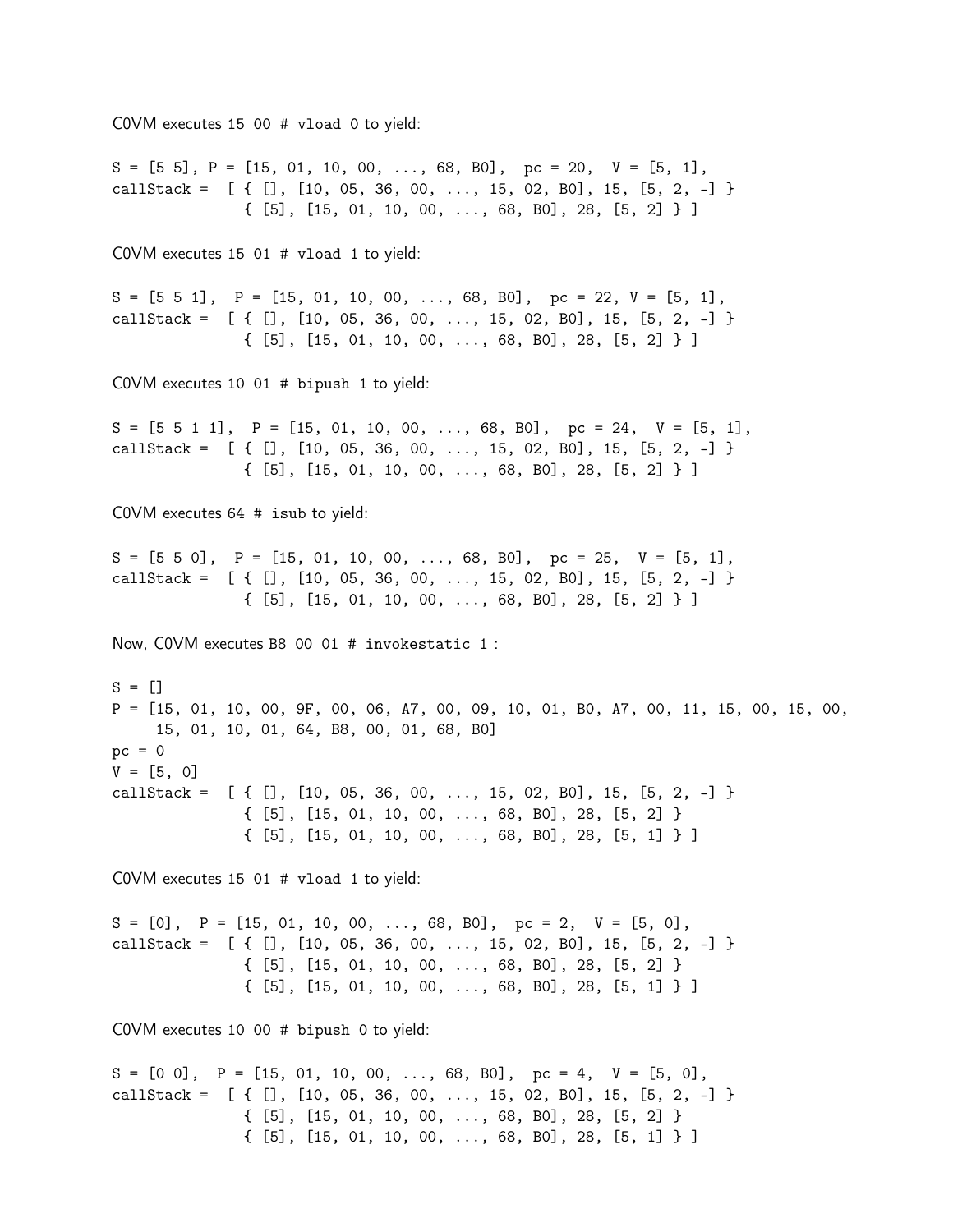COVM executes 9F 00 06  $#$  if\_cmpeq +6. In this case, the two values are equal, so 6 is added to the program counter:

 $S = []$ ,  $P = [15, 01, 10, 00, ..., 68, B0],$   $pc = 10$ ,  $V = [5, 0],$ callStack =  $[ { [ ] , [ 10, 05, 36, 00, ..., 15, 02, B0] , 15, [5, 2, -] }$ { [5], [15, 01, 10, 00, ..., 68, B0], 28, [5, 2] } { [5], [15, 01, 10, 00, ..., 68, B0], 28, [5, 1] } ]

C0VM executes 10 01 # bipush 1 to yield:

 $S = [1], P = [15, 01, 10, 00, \ldots, 68, B0], pc = 12, V = [5, 0],$ callStack =  $[ { [ ] , [ 10, 05, 36, 00, ..., 15, 02, B0] , 15, [5, 2, -] }$ { [5], [15, 01, 10, 00, ..., 68, B0], 28, [5, 2] } { [5], [15, 01, 10, 00, ..., 68, B0], 28, [5, 1] } ]

Now, the C0VM executes B0 # return. Note that the return value for this function was already pushed on top of the operand stack immediately before the return is executed using the bipush operation. In this case, the return value is temporarily popped off of S, then the top frame on the call stack (shown at the end of the sequence of frames above) is used to restore the previous values of S, P, pc, and V, and then the return value is pushed back on the restored operand stack:

 $S = [5 \ 1], \quad P = [15, 01, 10, 00, \ldots, 68, B0], \quad pc = 28, \quad V = [5, 1],$ callStack =  $[ { [ ] , [ 10, 05, 36, 00, ..., 15, 02, B0], 15, [5, 2, -] }$ { [5], [15, 01, 10, 00, ..., 68, B0], 28, [5, 2] } ]

Note that the program counter is restored back to 28, where we left off when we performed the invokestatic operation.

Next, the C0VM executes 68 # imul:

 $S = [5], P = [15, 01, 10, 00, ..., 68, B0], pc = 29, V = [5, 1],$ callStack =  $[ { [ ] , [ 10, 05, 36, 00, ..., 15, 02, B0], 15, [5, 2, -] }$ { [5], [15, 01, 10, 00, ..., 68, B0], 28, [5, 2] } ]

The C0VM executes B0 # return again. As before, the return value is temporarily popped off of S, then the top frame on the call stack (shown at the end of the sequence of frames above) is used to restore the previous values of S, P, pc, and V, and then the return value is pushed back on the restored operand stack:

 $S = [5 5], P = [15, 01, 10, 00, \ldots, 68, B0], pc = 28, V = [5, 2],$ callStack =  $[ { [ ] , [ 10, 05, 36, 00, ..., 15, 02, B0] , 15, [5, 2, -] } ]$ 

Next, the C0VM executes 68 # imul:

 $S = [25], P = [15, 01, 10, 00, \ldots, 68, B0], pc = 29, V = [5, 2],$ callStack =  $[ { [ ] , [ 10, 05, 36, 00, ..., 15, 02, B0], 15, [5, 2, -] } ]$